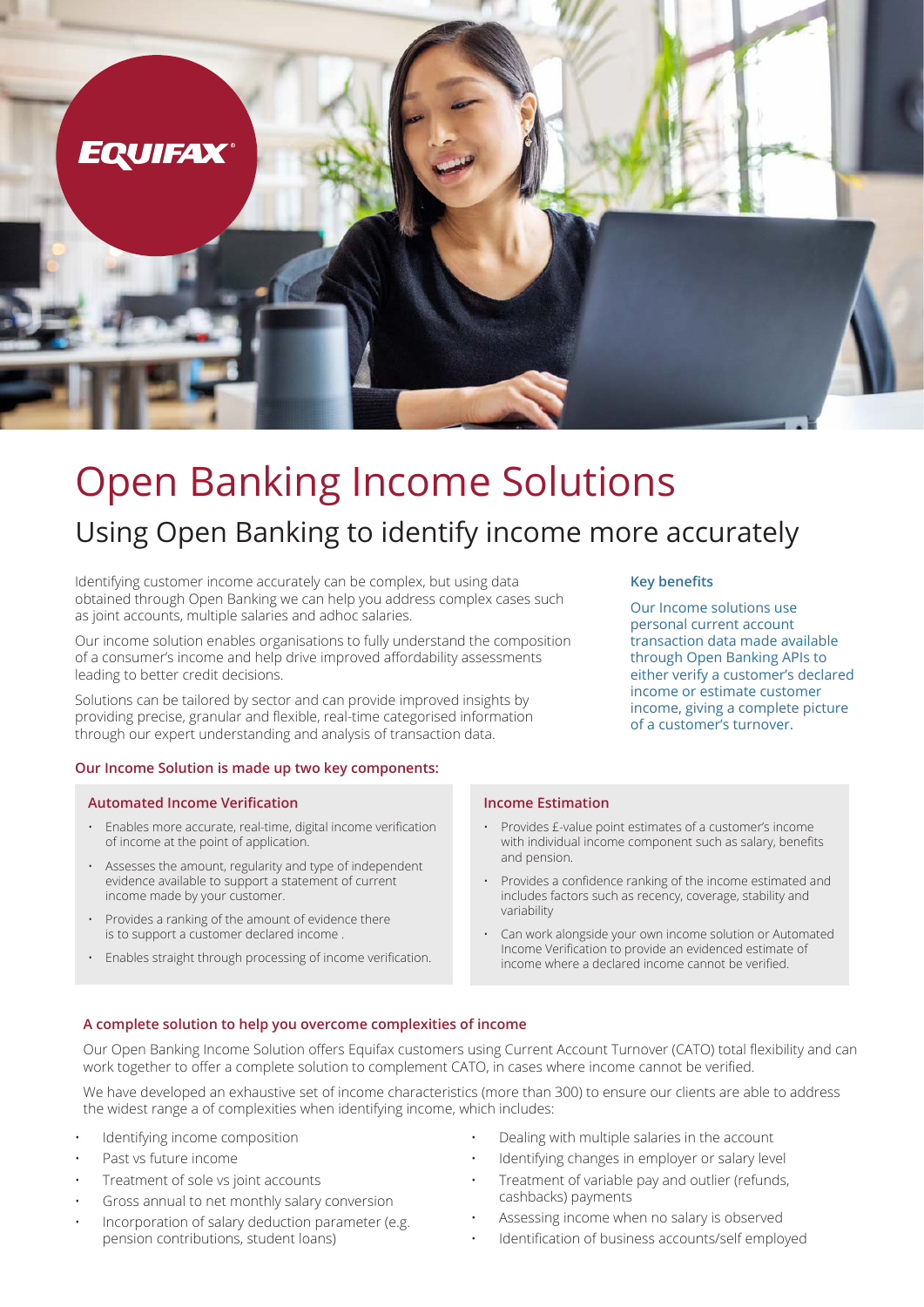#### The benefits of using Open Banking to identify accurate consumer incomes



#### Uses real-time, more granular data to help you understand the composition of a consumer's income

Using current account transaction data offers the most up-to-date and granular data insights to help you fully understand the composition of a consumer's income and provide added value insights, such as monthly income component characteristics or employer name.



#### Increased flexibility

Insights are available over three months, six months or 12 months to suit your requirements and the solutions can be tailored to reflect your own affordability policies and proportionality supporting a wide variety of different use cases in across all sectors.



#### Improved credit decisions

Lenders can benefit from more accurate income estimation, leading to better credit decisions.

#### Increase the number of applications where incomes can be digitally verified

We can enable you to verify the income of any customer with an online bank account irrespective of credit history. Our solution can be embedded into the customer journey, giving you immediate access to income insights - helping to improve the number of applications which are digitally verified.



#### Improve management of complex cases

Complex cases can be identified, flagged, addressed and automated. These include job changes; multiple salaries; variable incomes and outlier high payments such as bonuses.



#### Meet regulatory requirements

FCA regulations suggest lenders must take reasonable steps to determine a customer's current income, and should use independent evidence to verify this. We can help you meet these regulatory requirements by providing precise, granular and real-time income verification and estimation.



#### Automation of manual processes

We can help you automate the income verification process, avoiding the need for an underwriter to review granular account information.

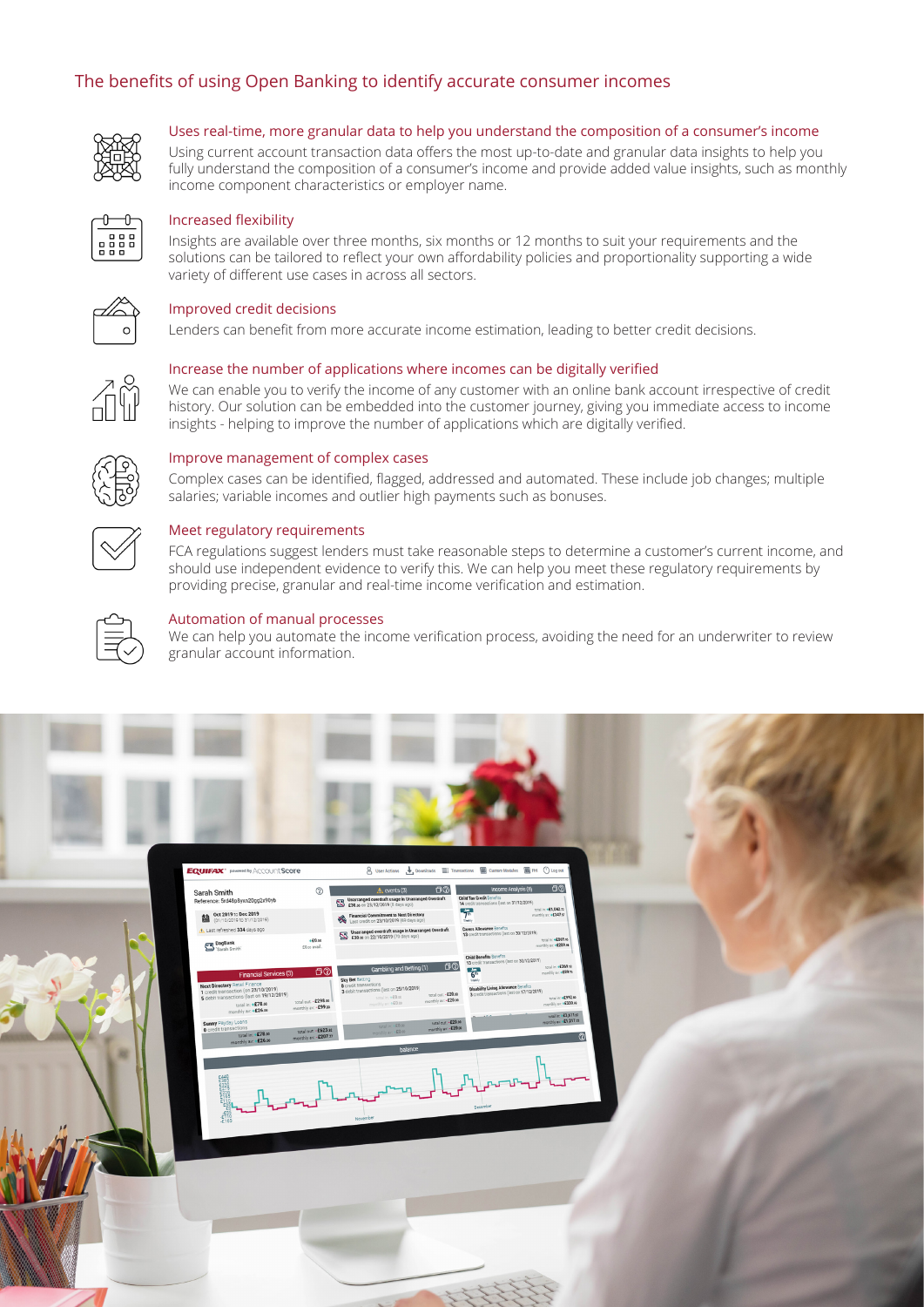#### **How our income solutions work**



Insights can be delivered via Equifax APIs and fed into your decision systems or viewed via our modular dashboard.